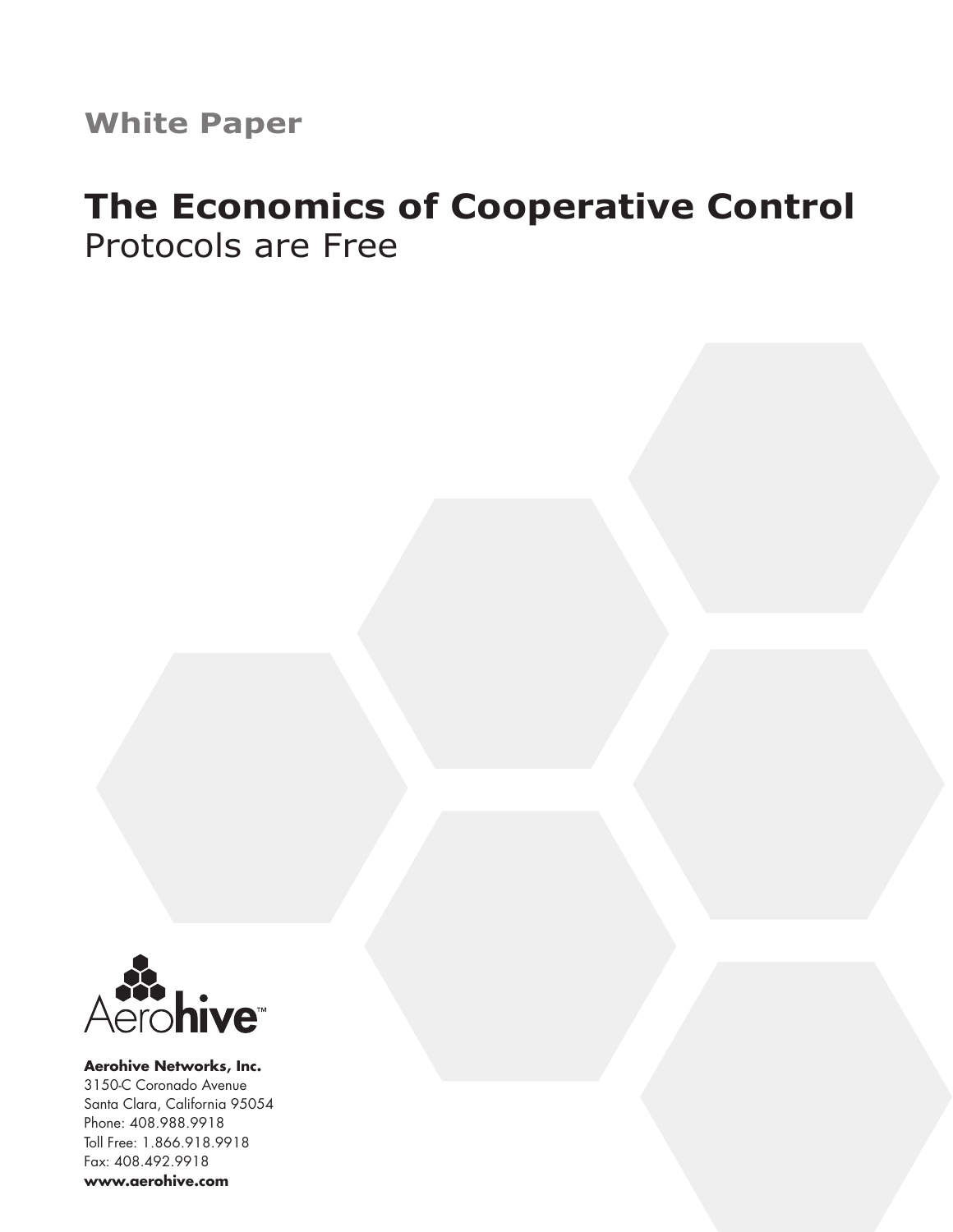# **Table of Contents**

| Economic Deficiencies of a Controller-based WLAN Architecture 5 |  |
|-----------------------------------------------------------------|--|
|                                                                 |  |
|                                                                 |  |
|                                                                 |  |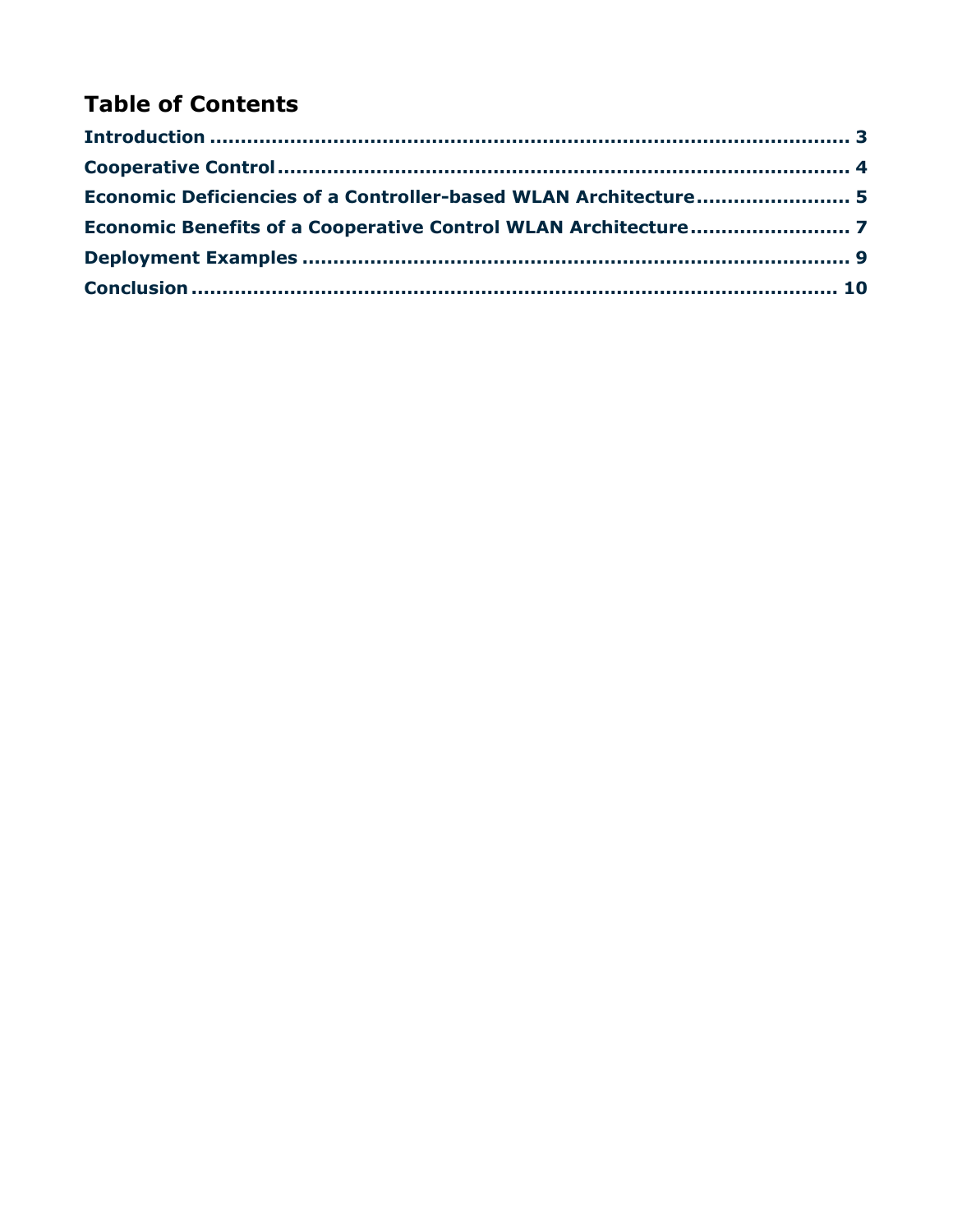### <span id="page-2-0"></span>**Introduction**

Today's de facto standard architecture is commonly referred to as the, "controller-based" architecture, sometimes referred to as the "split MAC" architecture. It involves one or more controllers and controller-based (lightweight, thin) APs. The controller-based architecture was created to solve manageability, mobility (as opposed to portability), and high operational expenditure (OPEX) problems that were prevalent in autonomous (fat, thick, standalone) AP implementations.





While the controller-based architecture solved the manageability and mobility problems, the introduction of controllers created new problems, such as:

- $\triangleright$  Higher capital expenditures (CAPEX) due to increased hardware and licensing, especially when redundancy is required
- $\triangleright$  Bandwidth bottlenecks, especially with 802.11n deployments
- $\triangleright$  Added latency due to traffic u-turns at controllers, especially when filtering at the controller

Creating the controller-based architecture was one divergent path to solve some Wi-Fi problems, but Aerohive went back to the starting point and improved upon the original solution. We call it Cooperative Control. Instead of regurgitating an architecture where costly, centralized management/control platforms are needed, Aerohive followed the original intent of the 802.11 standard designers more closely and brought the technology to maturity. Now inter-AP protocols can execute the same functions performed by centralized controllers, but without:

- $\triangleright$  The high costs of primary, redundant, and branch controllers
- $\triangleright$  The high costs of AP and feature licensing on controllers
- $\triangleright$  The need to re-architect the network to insert a controller
- $\triangleright$  The central point of failure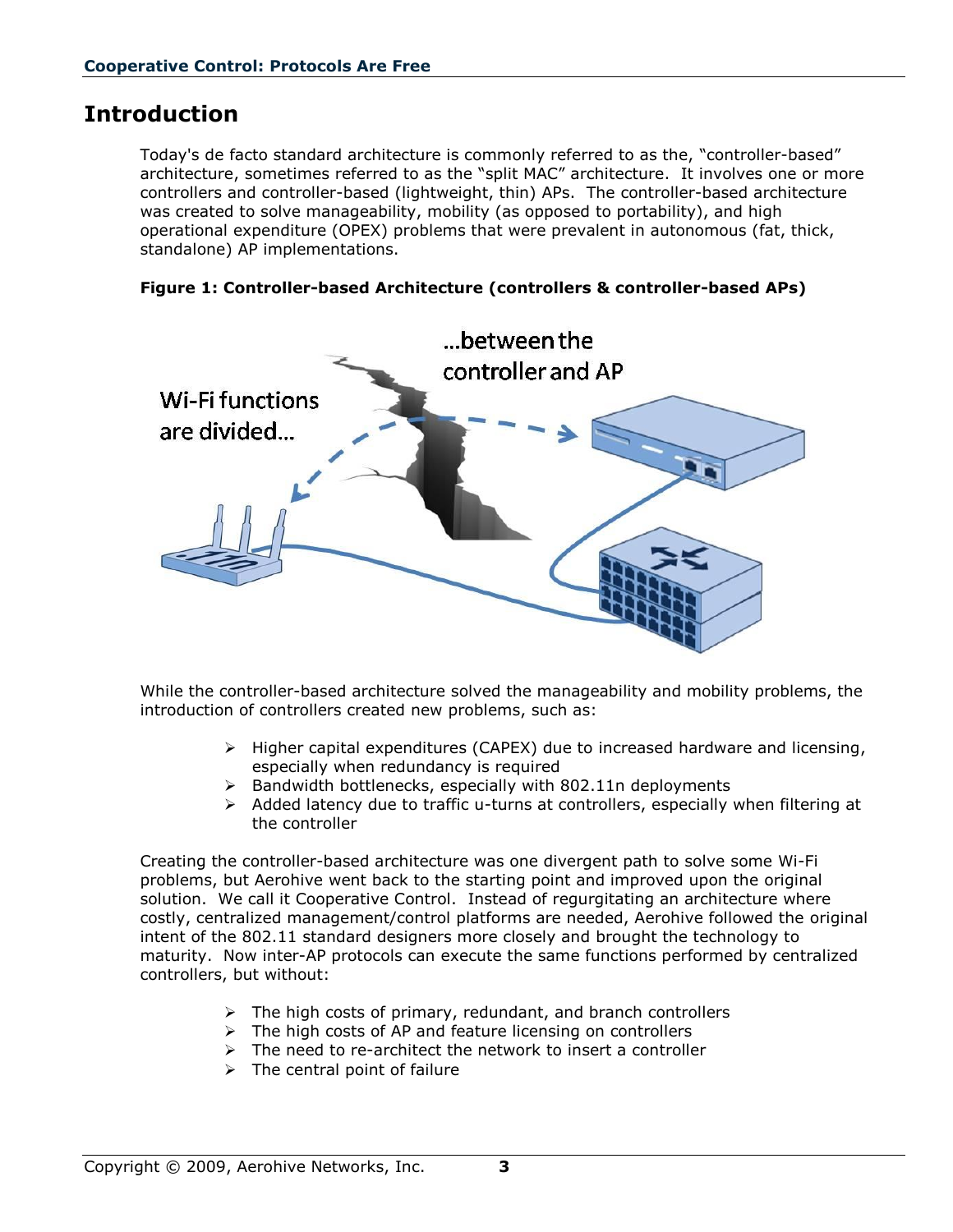- $\triangleright$  Multiple high-capacity core Ethernet switch ports
- $\triangleright$  A long learning curve for administrators and engineers
- $\triangleright$  Traffic bottlenecks and latency
- Layer-2 and Layer-3 Quality of Service (QoS) problems

The key takeaway here is that inter-AP protocols are free, but controllers are not. In a market where all enterprise-class APs cost roughly the same, removing the controller hardware and feature licensing from the equation results in an immediate and extremely significant CAPEX decrease. For networks where controller redundancy is required, the savings are simply shocking.

When Ethernet switches run smart switching protocols and routers run smart routing protocols, why should access points be dumb? APs are distributed devices doing distributed computing, and they should run protocols that allow them to coordinate distributed data flow. Aerohive's Cooperative Control protocol suite does the controller's work, which eliminates the need to redesign your network in order to introduce a controller-based overlay infrastructure. That's one less thing to manage, and one less thing to pay for.

## <span id="page-3-0"></span>**Cooperative Control**

Aerohive Cooperative Control is a suite of protocols operating between groups of APs called hives. APs within a hive are called HiveAPs. A hive can be as small or large as necessary and is easily customizable to fit branch office, SMB/SME, and/or large enterprise deployments. The Cooperative Control protocols manage functions such as fast/secure Layer-2 and Layer-3 roaming, coordinated RF management, Wi-Fi security, load balancing, mesh networking, and high availability. HiveAPs are centrally configured with a Wireless Network Management System (WNMS) called HiveManager. HiveManager is available as a single instance on a network appliance. Multiple instances or domains can be supported using the Virtual HiveManager (vHM) feature. The vHM feature is usually used to provide separate management domains for multi-BU enterprises, or for managed service offerings or in other hosted environments. Since HiveManager is a management system used for configuration and statistics gathering, it is not essential to the network's ongoing operation. Figure 2 illustrates the fundamental building blocks of Aerohive's Cooperative Control architecture.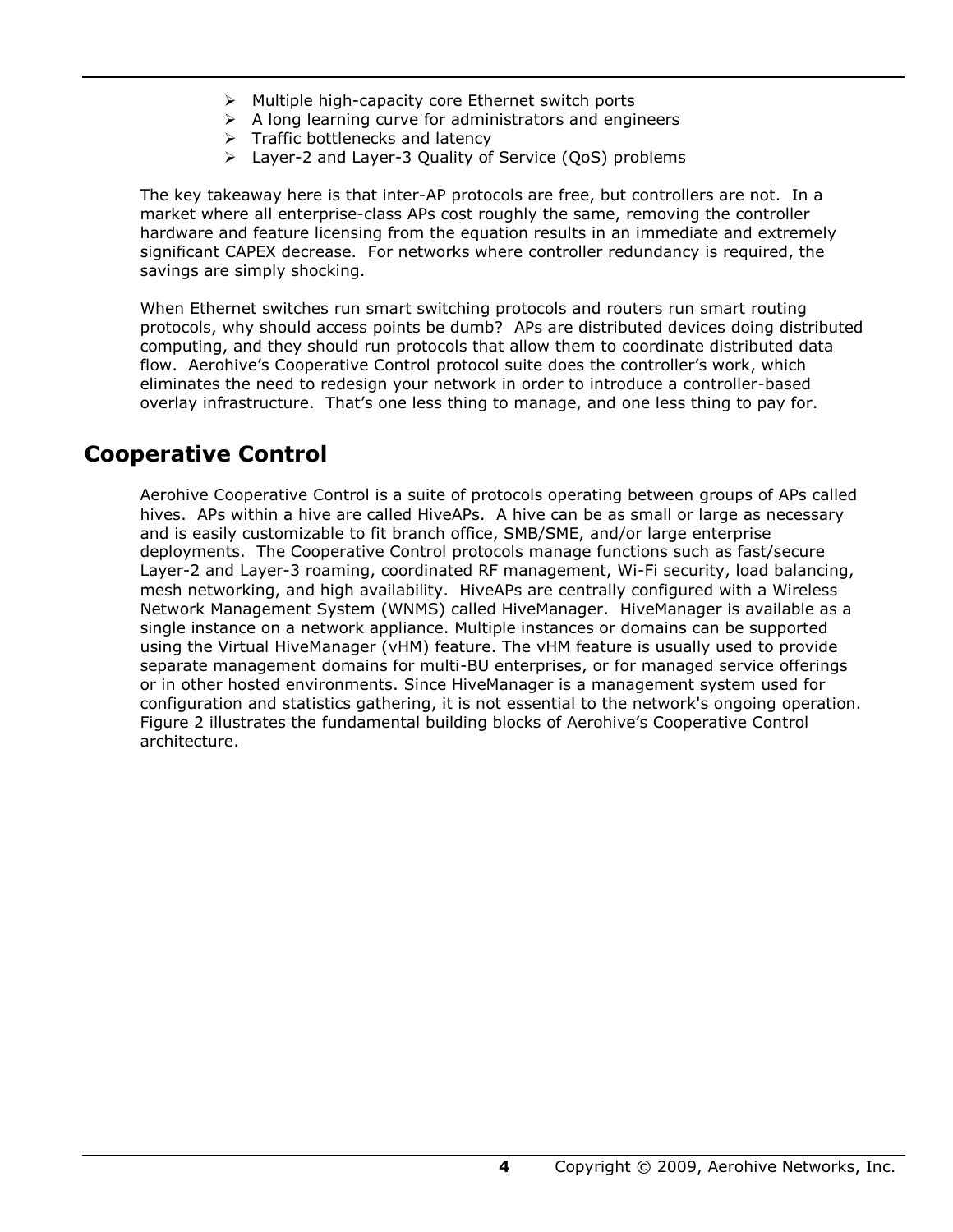### **Figure 2: Fundamental Building Blocks of Cooperative Control**



### <span id="page-4-0"></span>**Economic Deficiencies of a Controller-based WLAN Architecture**

When the controller-based architecture was first introduced, the expectation was that the controller-based APs would be significantly less expensive than autonomous APs. If this turned out to be true, it would allow the total cost of the solution to be competitive in spite of the added cost of controllers. Unfortunately, this theory has not been realized in the market. Controller-based APs currently do a significant amount of processing at the AP, and they are made with the same chipsets and components as autonomous APs. As a result of this, their manufacturing costs, and hence their prices, are the same as autonomous APs. Because the controller-based architecture requires that all frames be processed in two locations (the AP and the controller), the architecture requires excessive hardware, even in optimal configurations. The cost of this additional, unnecessary hardware lands sorely in the customer's lap, and when protocols are free, this is a great customer disservice.

#### **Cost Variance**

Controller-based deployment costs vary dramatically, depending on 1) the size of the controller, and 2) the degree to which you are able to, or want to, load the controller to its maximum AP capacity. Controller capacities rarely align with the customer's network topology, and as a result, real-world enterprise deployments rarely hit the sweet spot in the controller cost continuum because the enterprise customer ends up buying excess controller capacity.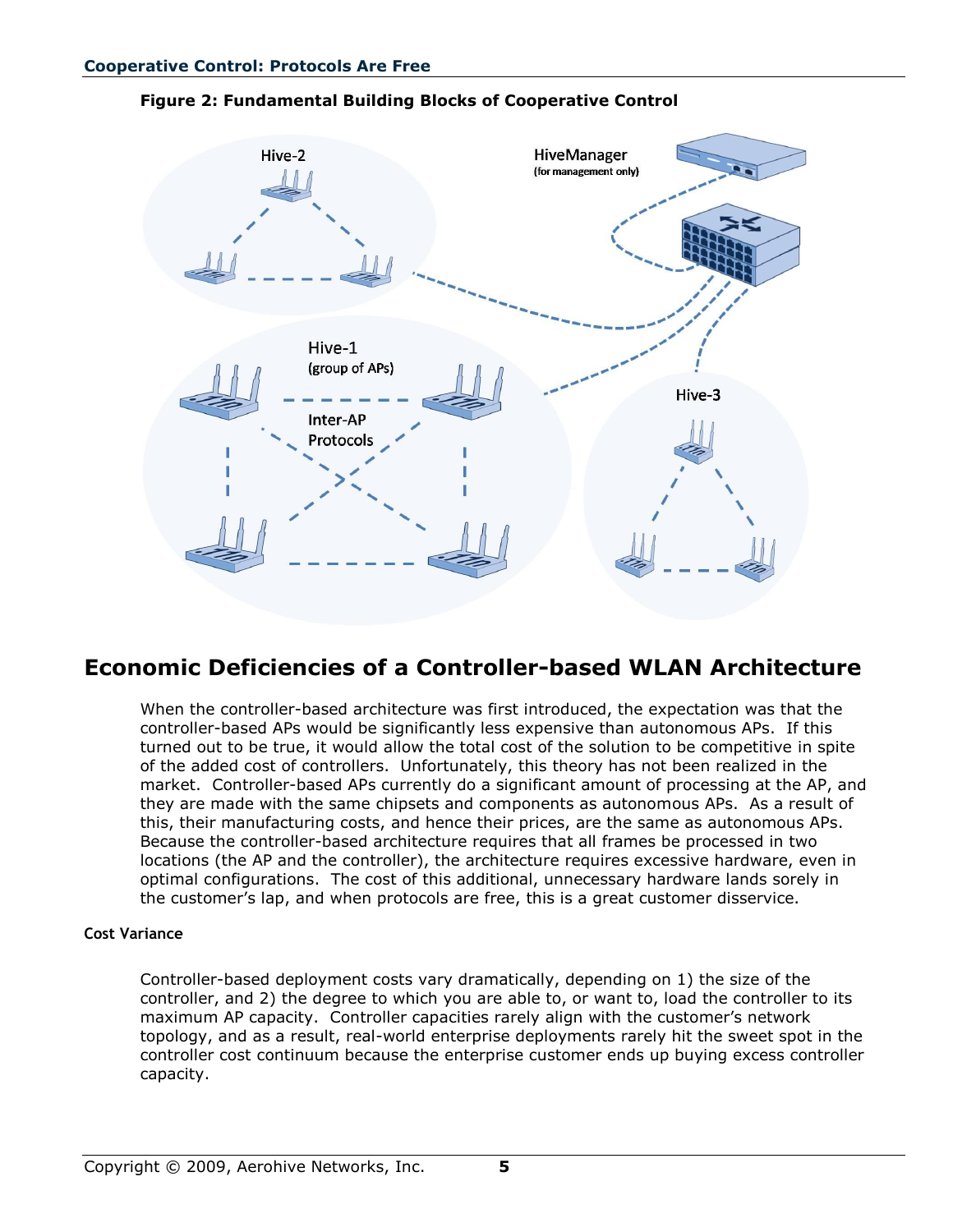### **Redundancy**

By design, the controller is the brain of a controller-based network. In many implementations, if the controller fails then all the access points either stop functioning altogether or are reduced to extremely limited capabilities. Thus the recommendation for all mission-critical implementations is for redundant controllers to be deployed. Controller redundancy, whether in a master/local configuration or a clustered configuration, increases network availability but also significantly increases the controller component of the solution cost.

### **Small Site Deployments**

Small sites generally require only a few APs, sometimes only a single AP for pervasive coverage. When adding a controller to this equation, the controller can easily double the cost of hardware alone. When feature licensing is added to the equation, the controllerbased architecture can become tremendously more expensive. When an organization has hundreds or perhaps thousands of remote sites, such as a large pharmacy chain, removing controller hardware and licensing costs can easily reduce overall costs to a small fraction of the controller-based model.

Small, independent deployments can take advantage of local AP management offered by Aerohive's HiveUI, which is integrated into 802.11n APs at no extra cost and can manage a hive of up to 12 APs.

### **Distributed Controllers**

Often in high-capacity and mission-critical environments, small controllers are deployed closer to the access layer of the network in an attempt to mitigate performance and control problems caused by backhauling all of the traffic to a centrally-located controller. This reduces the latency and jitter of the Wi-Fi infrastructure by reducing the number of hops that the wireless traffic must traverse to and from the controller. It also means control decisions, like QoS, are moved closer to the network's edge. Reducing latency and jitter while increasing the effectiveness of QoS ensures better network and application performance. While this improves the operation of the controller-based architecture in mission-critical environments, it also requires that a larger number of controllers are purchased, licensed, and deployed. This substantially drives up the cost of controller-based solutions.

The distributed nature of Aerohive's Cooperative Control architecture accomplishes the same tasks at zero additional costs, significantly reducing the cost of a WLAN with these requirements.

### **Fixed Controller Capacities Force Controller Replacement**

As an enterprise adds a new application, such as Voice over Wi-Fi, or migrates to 802.11n access points, the requirement for better performance and capacity increases. It is then likely that the capacity of the original WLAN controller will be exceeded. In this case, additional controllers or larger replacement controllers will be needed. If the enterprise requires redundancy, even more controllers would be required. An example of this would be a branch office or retail location with four APs connected to a controller capable of supporting up to six APs. If the location needs to expand to eight APs to improve RF coverage or to handle the increased number of devices on the network, doing so would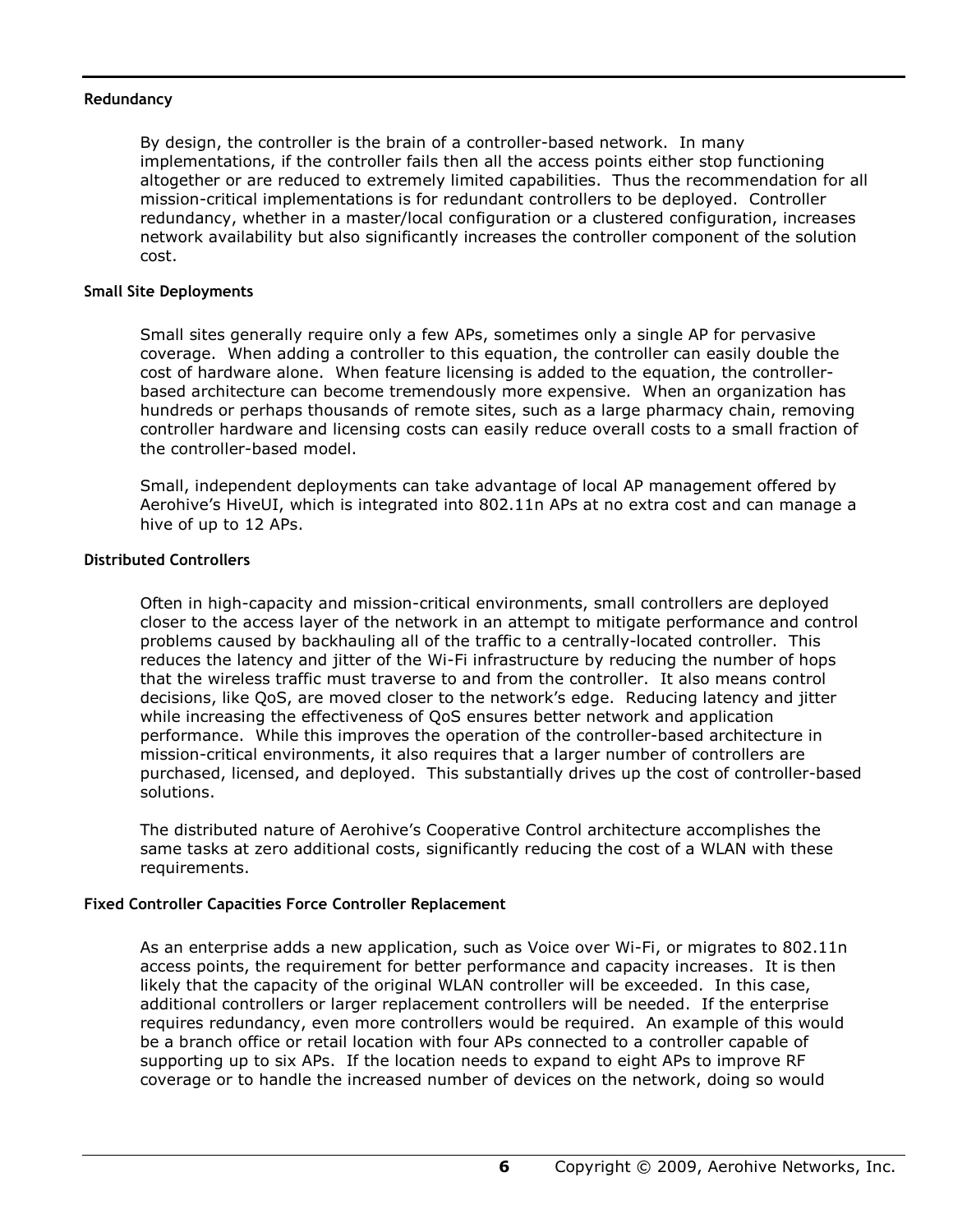### **Cooperative Control: Protocols Are Free**

require either a forklift upgrade of the existing small controller to a larger controller, or the deployment of an additional small controller to the site. Add redundancy, feature licenses and the cost of the qualified manpower it takes to deploy a new Wi-Fi infrastructure system and the costs spiral out of control.

### **Over-purchasing Controller Capacity**

Enterprises often purchase larger controllers than they currently need for the purpose of future network expansion. Thereafter, they need only to purchase additional APs when additional coverage or capacity is needed. While this approach is effective from a futureproofing perspective, it has a significant detrimental impact on the CAPEX of the solution. The cost impact of this scenario is especially significant when dealing with large numbers of APs or if this approach is applied to a distributed enterprise with a large number of branch or remote locations. Similarly, if the future network expansion is never performed, the additional up-front cost is wasted.

### <span id="page-6-0"></span>**Economic Benefits of a Cooperative Control WLAN Architecture**

Aerohive's Cooperative Control (controller-less) approach keeps costs linear and predictable regardless of network size or deployment type, providing the capital cost advantages of autonomous APs and the technical advantages of controller-based approaches. The Cooperative Control architecture also addresses the early OPEX drawbacks of autonomous APs, especially those related to excessive administrative overhead.

#### **Protocols Cost Less Than Controllers**

Aerohive's Cooperative Control protocols happen within clusters of APs called hives. Whether you're talking about layer-2/3 roaming, coordinated RF management, security, load balancing, mesh networking, or high availability, the protocols are in there. Figure 3 illustrates the concept of protocols replacing controllers.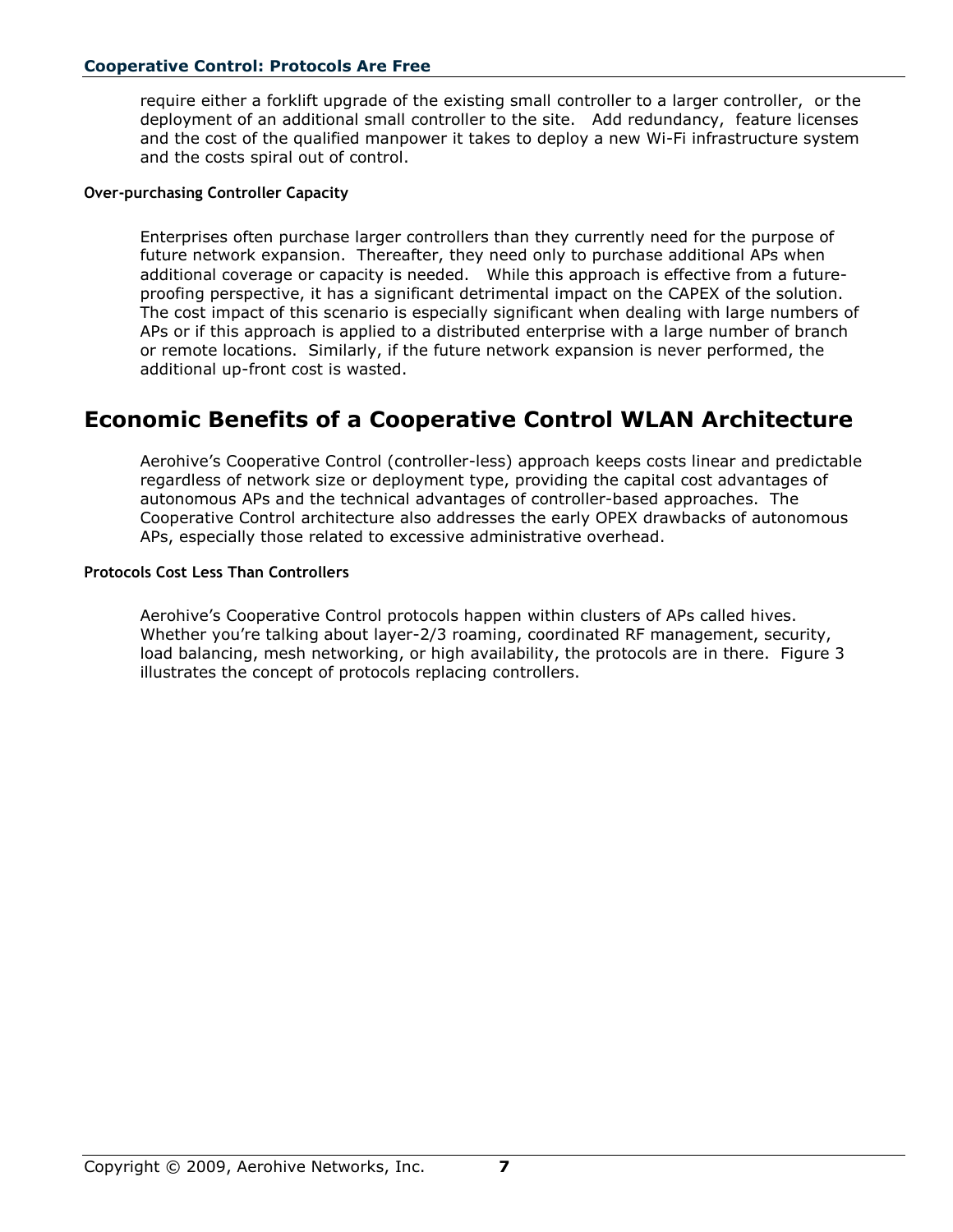**Figure 3: Protocols Instead of Controllers**



### **Centralized Management with a Killer GUI and Optional Multiple Domains**

Centralized configuration, monitoring, and reporting are provided by Aerohive's state-ofthe-art WNMS solution called HiveManager. HiveManager isn't your typical WNMS, and has an amazingly user-friendly GUI interface. Usability is a primary goal, and the GUI is constantly being refined to align with a network administrator's thought processes and workflow. The HiveManager appliance can be located anywhere in the network and is not essential to the network's ongoing operation.

HiveManager is an inexpensive network appliance available in multiple sizes, so that you only pay for what you need. Using the optional Virtual HiveManager (vHM) feature, a single HiveManager appliance can also manage multiple separate wireless LANs or management domains, eliminating the need to deploy separate HiveManagers. This unlicensed feature is especially useful for hosted or managed services where the HiveManager's cost can be amortized across many subsidiaries or customers.

#### **Linear, Predictable, and Scalable Cost Structure**

The cost structure of the Cooperative Control architecture ensures linear, predictable, and scalable costs when expanding coverage or adding capacity. Just by adding the appropriate number of HiveAPs, organizations are able to move from a convenience-based WLAN with meeting room coverage to a mission-critical network with pervasive coverage without introducing the stair-stepped, wasteful cost model of controller-based architectures.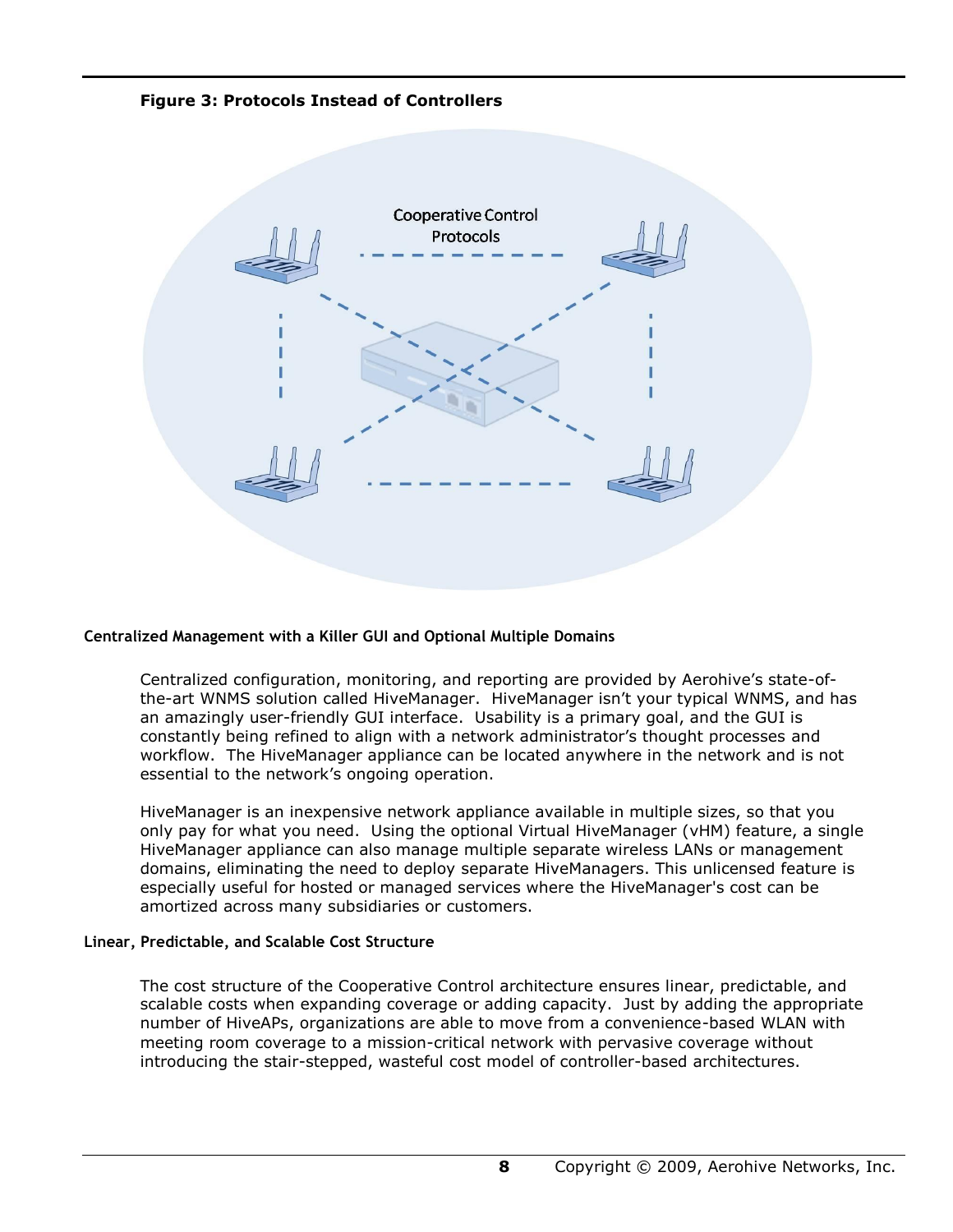### **Cooperative Control: Protocols Are Free**

And it's not just about coverage. We all understand how important capacity is. With a dual-core CPU, lots of RAM, and dual Gigabit Ethernet ports, HiveAP 300s are, by a significant margin, the fastest APs in the industry. Go ahead. Throw all you've got at them. They won't blink (except for the LEDs). HiveAPs have more power and functionality than the leading controller-based architecture products, and Cooperative Control protocols take controllers out of the equation. At the same price as controller-based APs, the superior ROI and cost model of Aerohive's Cooperative Control architecture is a foregone conclusion.

#### **Inherent High Availability**

The cost of redundant systems can have a huge impact on the overall WLAN solution cost, especially in large, distributed enterprises with many remote locations. The inherent stateful high availability (HA) and mesh redundancy of the Aerohive approach is superior to even the best clustered controller scenario – without the controller or licensing costs. High availability is achieved using Aerohive's sophisticated wireless mesh, fast/secure roaming, and best path forwarding capabilities. Together, these features allow the architecture to withstand multiple HiveAP outages—and even a wired switch outage—without the loss of WLAN service to the user.



### <span id="page-8-0"></span>**Deployment Examples**

### **Small, Single-Site Solution**

The Controller-based Solution\* includes one (1) 12-AP controller and ten (10) 802.11n APs with management provided by the web interface in the controller. Aerohive solution includes ten (10) 802.11n HiveAPs with management provided by the integrated HiveUI web interface, which is able to manage all the APs in the Hive as a system.